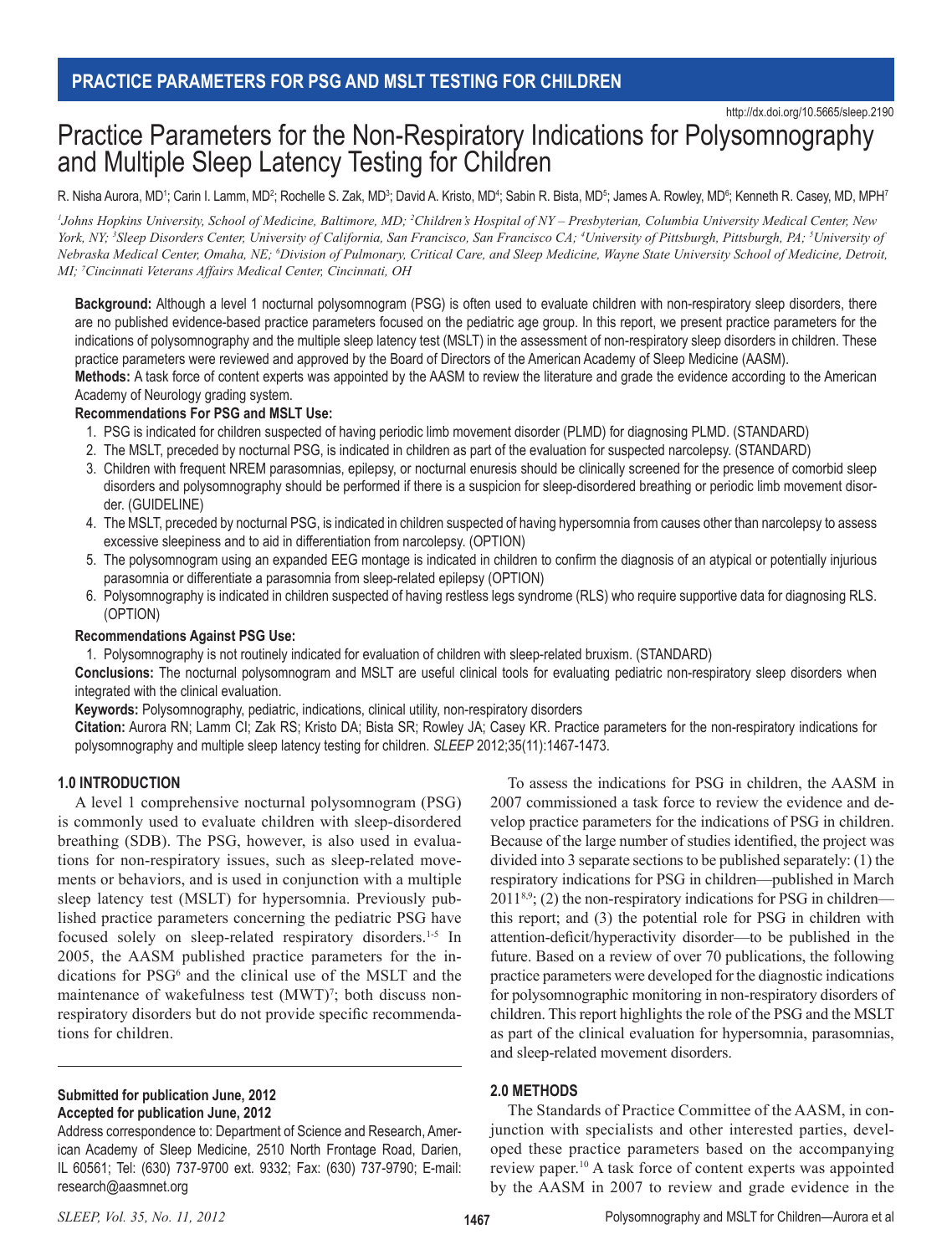| Table 1-Levels of Evidence <sup>12</sup> |                                                                                                                                                                                                                                                                                                                                                                                                                                                                                                           |  |
|------------------------------------------|-----------------------------------------------------------------------------------------------------------------------------------------------------------------------------------------------------------------------------------------------------------------------------------------------------------------------------------------------------------------------------------------------------------------------------------------------------------------------------------------------------------|--|
| Level                                    | <b>Description</b>                                                                                                                                                                                                                                                                                                                                                                                                                                                                                        |  |
| 1                                        | Evidence provided by a prospective study in a broad<br>spectrum of persons with the suspected condition, using<br>a reference (gold) standard for case definition, where<br>test is applied in a blinded fashion, and enabling the<br>assessment of appropriate test of diagnostic accuracy. All<br>persons undergoing the diagnostic test have the presence<br>or absence of the disease determined. Level I studies are<br>judged to have a low risk of bias.                                           |  |
| $\overline{2}$                           | Evidence provided by a <b>prospective</b> study of a narrow<br>spectrum of persons with the suspected condition, or a<br>well-designed retrospective study of a broad spectrum<br>of persons with an established condition (by "gold<br>standard") compared to a <b>broad spectrum of controls</b> .<br>where test is applied in a <b>blinded</b> evaluation, and enabling<br>the assessment of appropriate tests of diagnostic accuracy.<br>Level II studies are judged to have a moderate risk of bias. |  |
| 3                                        | Evidence provided by a retrospective study where either<br>person with the established condition or controls are of a<br>narrow spectrum, and where the reference standard,<br>if not objective, is applied by someone other than the<br>person that performed (interpreted) the test. Level III<br>studies are judged to have a moderate to high risk of bias.                                                                                                                                           |  |
| 4                                        | Any study design where test is not applied in an<br>independent evaluation or evidence is provided by<br>expert opinion alone or in descriptive case series<br>without controls. There is no blinding or there may be<br>inadequate blinding. The spectrum of persons tested<br>may be broad or narrow. Level IV studies are judged to<br>have a very high risk of bias.                                                                                                                                  |  |

scientific literature regarding the validity and clinical utility of polysomnography in pediatric sleep disorders. In most cases recommendations were based on evidence from studies published in the peer-reviewed literature. When scientific data were absent, insufficient, or inconclusive, the collective opinion was obtained from experts comprising the pediatric task force and the SPC. The RAND/UCLA Appropriateness Method was used to rate each of the recommendations. The  $RAND/UCLA$  Appropriateness Method<sup>11</sup> is a tool that measures the appropriateness of recommendations for care or performing procedures developed through the combination of the best scientific evidence available and the collective judgment of experts. Our panel of experts, comprised of the SPC and the task force, individually completed voting sheets to rate the appropriateness of each recommendation. Based on these ratings, the following recommendations were all classified to be appropriate.

The Board of Directors of the AASM approved these recommendations. All members of the AASM Standards of Practice Committee, the pediatric task force and the Board of Directors completed detailed conflict-of-interest statements and were found to have no conflicts of interest with regard to this subject.

These practice parameters define principles of practice that should meet the needs of most patients in most situations. These guidelines should not, however, be considered inclusive of all proper methods of care or exclusive of other methods of care reasonably directed to obtaining the same results. The ultimate judgment regarding propriety of any specific care must be

| Term             | <b>Definition</b>                                                                                                                                                                                 |
|------------------|---------------------------------------------------------------------------------------------------------------------------------------------------------------------------------------------------|
| STANDARD         | This is a generally accepted patient-care strategy<br>that reflects a high degree of clinical certainty and<br>generally implies the use of level 1 evidence or<br>overwhelming level 2 evidence. |
| <b>GUIDELINE</b> | This is a patient-care strategy that reflects a<br>moderate degree of clinical certainty and implies<br>the use of level 2 evidence or a consensus of level<br>3 evidence.                        |
| OPTION           | This is a patient-care strategy that reflects<br>uncertain clinical use and implies either<br>inconclusive or conflicting evidence or conflicting<br>expert opinion.                              |

made by the physician, in light of the individual circumstances presented by the patient, available diagnostic tools, accessible treatment options, and resources.

The AASM expects these guidelines to have an impact on professional behavior, patient outcomes, and, possibly, health care costs. These practice parameters reflect the state of knowledge at the time of publication and will be reviewed, updated, and revised as new information becomes available. This parameter paper is referenced, where appropriate, using square-bracketed numbers to the relevant sections and tables in the accompanying review paper, or with additional references at the end of this paper. Although the SPC currently uses the GRADE system for grading evidence, this paper was started before the adoption of the GRADE methodology for evaluating diagnostic tests was adopted by the SPC. Thus, for this paper, the Standards of Practice Committee used an evidence grading system developed by the American Academy of Neurology (AAN) for assessment of clinical utility of diagnostic tests. The system involves 4 tiers of evidence, with level 1 studies judged to have a low risk of bias and level 4 studies judged to have a very high risk of bias. Table 1 describes the essential features of the evidence grading system used by the task force. Definitions of levels of recommendations used by the AASM appear in Table 2.

## **3.0 RECOMMENDATIONS**

#### **3.1 Hypersomnia**

The MSLT is the recommended test for objective assessment of excessive daytime sleepiness using the protocol delineated in the 2005 AASM Practice Parameter for Clinical Use of MSLT and MWT.7 The MSLT shows good clinical utility in children for diagnosing narcolepsy (3.1.1 below), but there is less available evidence regarding the clinical utility of the MSLT to diagnose other causes of hypersomnia (3.1.2 below). The collective evidence demonstrated that the MSLT is technically feasible and can provide meaningful results in developmentally normal children age 5 years and older.<sup>14-34</sup> Normative data indicate that children who were prepubertal or at early pubertal stages were less likely to fall asleep during the MSLT than older adolescents, suggesting that the standard protocol may underesti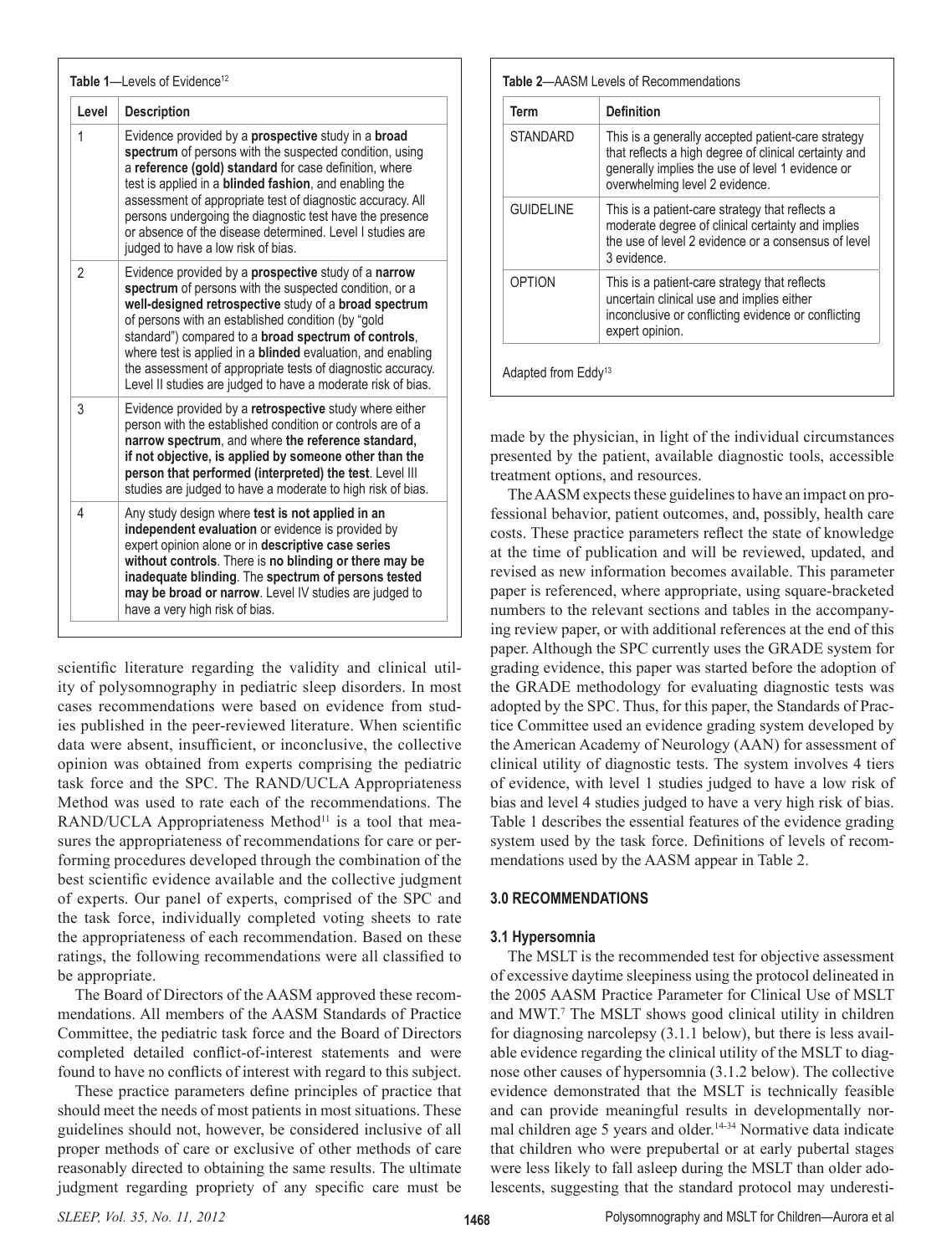mate mild degrees of sleepiness.15,16,28 To address this concern, some researchers have modified the standard protocol by using 30-minute nap opportunities instead of 20 minutes for prepubertal children, but more research is needed to confirm the value of longer nap opportunities.<sup>28,35</sup> In addition, the MSLT in adolescents may need to be interpreted with caution; SOREMPs are fairly common in adolescents, as demonstrated by one study of normal adolescents that reported 48% of subjects had at least 1 SOREMP.17 As discussed below (3.1.1), mean sleep latencies are generally less than 8 minutes in children with narcolepsy, for which the standard MSLT protocol appears well suited. The task force found no normative data regarding sleep latencies in preschool children for whom daytime napping is to be expected; standard nap protocols may require modifications to allow for a child's usual daytime napping.

The search of the literature identified no studies which provide normative values for the MWT in children or adolescents.

## **3.1.1 The MSLT, preceded by nocturnal PSG, is indicated in children as part of the evaluation for suspected narcolepsy. [4.1.2] (STANDARD)**

Although the MSLT for children has limitations, there are consistent data including one level  $3$  study<sup>30</sup> and five level  $4$ studies<sup>14,19-21,29</sup> demonstrating the diagnostic utility of the MSLT in school-aged children as young as 5 years and adolescents with a clinical diagnosis of narcolepsy with cataplexy [4.1.2]. These studies demonstrated that the MSLT has a sensitivity for diagnosing narcolepsy ranging from  $79\%^{19}$  to  $100\%^{20}$  indicating that this is a highly sensitive test in this population. Although these studies reported mean sleep latencies of fewer than 8 minutes in most subjects, many children who had narcolepsy with cataplexy had mean sleep latencies < 5 minutes and more than 2 SOREMPs.

Only two studies provided evidence for the usefulness of the MSLT to assess response to treatment for narcolepsy. One level 1 study<sup>22</sup> showed a small increase in mean latency (from  $3.0 \pm$ 4.5 minutes to  $5.35 \pm 5.6$  minutes) with modafinil treatment, whereas a level 4 study demonstrated a more marked improvement in mean latency ( $6.6 \pm 3.7$  minutes to  $10.2 \pm 4.8$  minutes) with modafinil therapy.<sup>24</sup> These studies demonstrate test-retest validity for MSLT in children and adolescents.

According to the recommended MSLT protocol, polysomnography should be performed during the major sleep period that precedes the nap testing.7 A polysomnogram is useful to exclude other major sleep disorders that could contribute to sleepiness and to assure that the individual had sufficient sleep (at least 6 hours) prior to the MSLT. There are no specific recommendations for sleep duration on the PSG preceding the MSLT in children which can potentially affect sleep latencies on nap testing because children generally have higher sleep requirements that vary with age. In several small level 4 studies evaluating children with narcolepsy, abnormal findings seen in the PSG during the major sleep period preceding the MSLT in some children included SOREMPs, fragmented sleep, or leg movements.20,21,24,27,32

## **3.1.2 The MSLT, preceded by nocturnal PSG, is indicated in children suspected of having hypersomnia from causes other than narcolepsy to assess excessive sleepiness and to aid**

## **in differentiation from narcolepsy. [4.1.1, 4.1.2, 4.1.3, 4.1.4] (OPTION)**

As mentioned above, the MSLT was technically and clinically feasible in developmentally normal children age 5 years and older, but normative values may vary according to pubertal stages.15,16,28 One level 1 study demonstrated criterion validity for the use of MSLT in assessing hypersomnia in children, with a significant but weak correlation between sleep latency on MSLT and subjective sleepiness.<sup>18</sup>

There are too few studies in conditions with hypersomnia other than narcolepsy to demonstrate sensitivity, specificity, positive predictive value, or negative predictive value of this test. Nonetheless, the MSLT can provide important information regarding degree of sleepiness in children with suspected hypersomnia from causes other than narcolepsy such as hypersomnia associated with a medical or psychiatric condition, recurrent hypersomnia, and other hypersomnias. There is only one low grade (level 3) study<sup>23</sup> on the use of MSLT in recurrent hypersomnia, which demonstrated borderline mean sleep latency scores during symptomatic periods (10.1 minutes) that were similar to scores found during asymptomatic periods (10.6 minutes), and no studies on the use of MSLT in other hypersomnias. Therefore, the recommendation for the use of MSLT in these situations is at the OPTION level.

## **3.2 Parasomnias**

In general, polysomnography is unnecessary to confirm the diagnosis in children with *typical* parasomnias or confirmed sleep-related epilepsy. However, polysomnography may be helpful to differentiate atypical cases of nocturnal behaviors from nocturnal seizures or to identify when sleep-disordered breathing or other sleep disorders contribute to frequent parasomnias, enuresis, or affect control of seizures.

## **3.2.1 The polysomnogram using an expanded EEG montage is indicated in children to confirm the diagnosis of an atypical or potentially injurious parasomnia or differentiate a parasomnia from sleep-related epilepsy when the initial clinical evaluation and standard EEG are inconclusive. [4.2.1, 4.2.2, 4.2.3] (OPTION)**

There are sparse data regarding the clinical utility of polysomnography in children with parasomnias. In 2005 the AASM published recommendations for polysomnography in parasomnias without specification for age, based mostly on studies of adult subjects.<sup>6</sup> According to this paper, the diagnosis of uncomplicated typical disorders of arousal, nightmares, enuresis, sleeptalking, and bruxism can usually be determined solely by clinical assessment. Nonetheless, polysomnography could be useful to identify alternate sleep-related diagnoses that may present similarly to parasomnias or to confirm the diagnosis of a parasomnia in cases that are violent or associated with injury. According to these practice parameters,<sup>6</sup> a PSG is suggested if the parasomnia has any of the following characteristics: (1) it is unusual or atypical because of the patient's age at onset; the time, duration, or frequency of occurrence of the behavior; or the specifics of the particular motor patterns in question (e.g., stereotypical, repetitive, or focal) ([4.4.3.3 of AASM practice parameter] GUIDELINE); (2) it is potentially injurious or has caused injury to the patient or others ([4.4.3.2] OPTION); or (3) it could be seizure-related but the initial clinical evaluation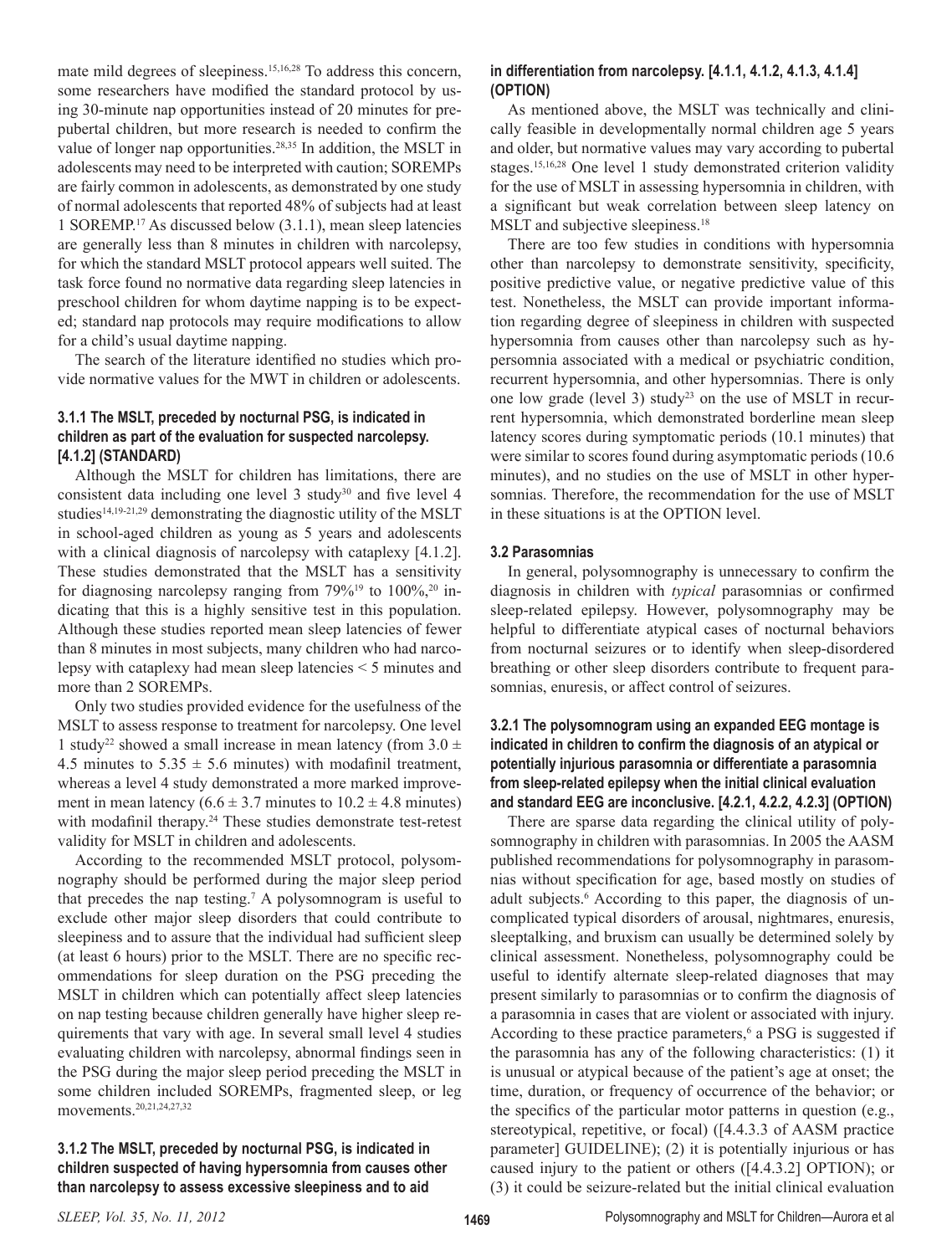and a standard EEG are inconclusive ([4.4.3.1] OPTION). It was also specified that the PSG should include EEG with an expanded bilateral montage, EMG channels, and good quality video [4.4.3.1 of Practice Parameter].6

The literature regarding PSG in NREM parasomnias in children primarily focused on describing the clinical and polysomnographic features that distinguish NREM parasomnias from nocturnal seizures. Two level 3 papers $36,37$  indicate that NREM parasomnias occur from N3 sleep, usually 1 or 2 hours after falling asleep, while seizures occur at more random times, frequently from N2 sleep. In addition, these papers further described that NREM parasomnias generally last a few minutes to (rarely) as long as 30 minutes and usually occur no more than once or twice a night. In contrast, supplemental information from a study that used only EEG data without full PSG indicated that nocturnal seizures are generally briefer than NREM parasomnias (lasting 30 seconds to 2 minutes) with several episodes on any given night (sometimes as many as 20 per night) and are characterized by stereotyped behavior.<sup>38</sup> Although the task force did not identify literature on violent sleepwalking in children, based on an extension of the adult literature the clinician may consider using a PSG to distinguish violent sleepwalking from disorders such as seizure, REM sleep behavior disorder (RBD), or a sleep-related dissociative event. Reports in adult subjects suggest more than one night of PSG may be required to establish a diagnosis of a parasomnia, but there are insufficient data in children regarding number of nights of PSG needed.39,40

Most of the literature regarding PSG in children with RBD consisted of case reports  $[4.2.2]$ . In 1 level 4 case series<sup>41</sup> of pediatric RBD, loss of REM sleep atonia was documented in REM sleep supporting the recommendation to include multiple limb EMG channels in studies of unusual motor behaviors in children in addition to the video and other PSG channels when RBD or loss of REM sleep atonia is clinically suspected.

In summary, based on extension from the adult literature and limited studies in children, it is recommended that a video-PSG with an expanded EEG montage be used when it is not possible to clinically differentiate a parasomnia from a seizure and the seizure work-up was non-diagnostic, or to confirm the diagnosis of a parasomnia in an atypical or potentially injurious case.

## **3.2.2 Children with frequent NREM parasomnias, epilepsy, or nocturnal enuresis should be clinically screened for the presence of comorbid sleep disorders, and polysomnography should be performed if there is a suspicion for sleep-disordered breathing or periodic limb movement disorder. [4.2.1, 4.2.3, 4.2.4.3] (GUIDELINE)**

## **Frequent NREM Parasomnias [4.2.1]**

The task force identified only a few papers assessing the role of PSG in children with NREM parasomnias. These papers focused on the prevalence of snoring and obstructive sleep apnea syndrome in children with chronic parasomnias as opposed to indications for PSG in subjects who only have symptoms of a parasomnia without clinical evidence of sleep-disordered breathing.

One level  $2<sup>42</sup>$  one level  $3<sup>36</sup>$  and one level  $4<sup>43</sup>$  study from the same institution indicate that there is a significant prevalence

ranging from 58% to 100% of sleep-disordered breathing confirmed by PSG in children with chronic NREM parasomnias. In particular, one study emphasized that clinical suspicion for SDB should be heightened when there is snoring and craniofacial features that predispose to SDB,<sup>43</sup> and another study identified a high prevalence of SDB in subjects with frequent enough episodes of NREM parasomnias to prompt clinical consultation, with occurrences as frequent as once a week but sometimes occurring as nightly clusters once every few weeks.<sup>36</sup> These data are limited, but suggest that patients presenting with NREM parasomnias be questioned for symptoms of SDB, and if present, a PSG should be performed to assess for SDB as recommended in the Practice Parameters for the Respiratory Indications for Polysomnography in Children.<sup>8</sup>

## **Epilepsy [4.2.3]**

Sleep problems should be considered in children with epilepsy, particularly in patients whose seizures are not well-controlled by medication. Sleep problems occur more commonly in this population and are often treatable. Two level 3 studies<sup>44,45</sup> and 1 level 4 study<sup>46</sup> demonstrated a significant prevalence of sleep disorders in children with epilepsy. The prevalence of SDB in children with epilepsy and sleep complaints ranged from 27%<sup>45</sup> to 80%.<sup>46</sup> One small study of 11 children with severe developmental disability and epilepsy found 27% had an elevated PLMS index.<sup>45</sup> Although these data indicate that primary sleep disorders can accompany epilepsy, the studies are too small to indicate the true extent of the overlap of seizure and sleep disorders. The clinician is urged to use clinical judgment as well as recommendations delineated in published Practice Parameters to determine the need for polysomnography to diagnose a comorbid sleep disorder.8

## **Nocturnal Enuresis [4.2.4.3]**

Nocturnal enuresis is defined as urination during sleep in children  $\geq$  5 years, which is when nocturnal bladder continence is developmentally expected. The task force identified 6 reports, one level 2 study, $47$  three level 3 studies, $48-50$  and two level 4 studies51,52 that evaluated children with enuresis. The PSGs in children with a history of enuresis generally demonstrate nonspecific findings that were inconsistent except for potentially identifying SDB. Enuresis can occur in any stage of sleep and at any time of night.49-52

There is some evidence that children with enuresis may be more likely to have SDB. One level 3 study found that enuresis increased the odds ratio 5.3 times that SDB would be found on the PSG of a child.<sup>53</sup> They also found that children with SDB were more likely to have enuresis than those without SDB. In another level 3 study, children referred for suspected SDB who had a respiratory disturbance index  $(RDI) > 1$  had a higher prevalence of enuresis (47%) as compared with those with an RDI  $\leq$  1 (17%).<sup>54</sup> A level 2 study demonstrated a higher prevalence of enuresis among children who habitually snored than those who did not (27% versus 12%), but the prevalence of enuresis among the habitual snorers who had PSG evidence for OSA (22%) was not significantly different from those without OSA (16%).47 Of interest, a number of the above papers also demonstrated that the presence of enuresis did not correlate with severity of OSA as defined by AHI severity.<sup>47,54,55</sup> Enuresis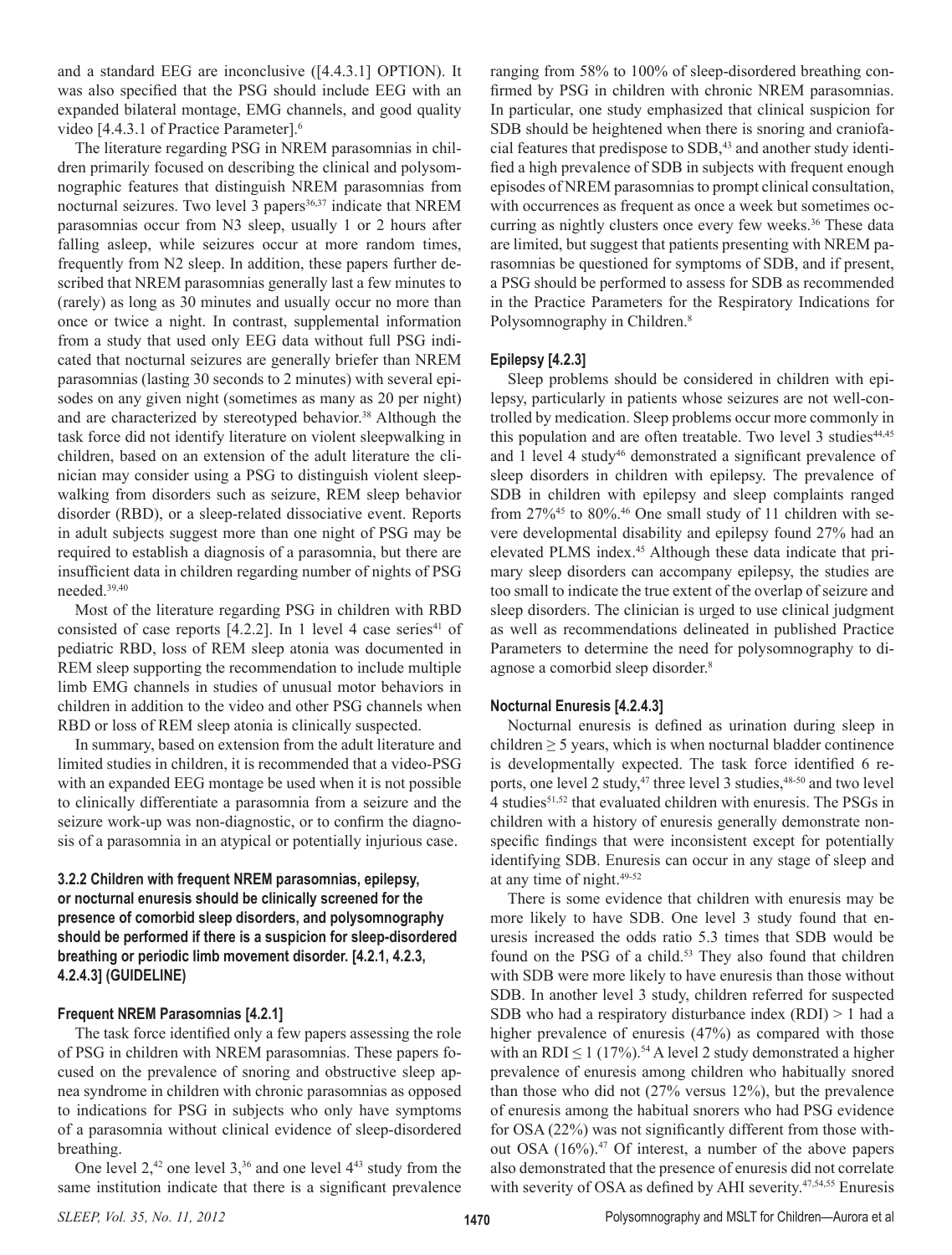often improves or resolves after adenotonsillectomy in children with adenoidal hypertrophy, habitual snoring, and/or obstructive sleep apnea.<sup>55</sup> However, because many of the studies used varying follow-up intervals, it is possible that spontaneous resolution of enuresis with age explains why enuresis often remits following adenotonsillectomy.55-57

In summary, there appears to be a significant prevalence of SDB in children with enuresis. Children with enuresis, particularly those who are obese or resistant to standard treatments, should be assessed for symptoms and physical findings suggestive of sleep-disordered breathing, and if present, a PSG is recommended.

#### **3.3 Sleep-Related Movement Disorders**

Most of the available research focused on the use of polysomnography in children with suspected periodic limb movements, either as supportive data for restless legs syndrome (RLS) or to diagnose periodic limb movement disorder (PLMD). Other studies of sleep-related movement disorders, such as bruxism and rhythmic movement disorder (RMD), either showed that PSG was unnecessary or that there was insufficient evidence upon which to base a recommendation.

## **3.3.1 Polysomnography is indicated in children suspected of having RLS who require supportive data for diagnosing RLS. [4.3.1] (OPTION)**

RLS is a clinical diagnosis that includes sensorimotor discomfort of the legs worsening in the evening hours, particularly while the child is at rest. These uncomfortable sensations are attenuated by movement. Polysomnographic evidence of periodic limb movements of sleep (PLMS) occurs in at least 80% of adults with RLS.58 Because it is often difficult for children to provide a reliable history, ancillary historical and laboratory information can be helpful, such as the presence of a sleep disturbance for age, a positive family history of RLS, or a polysomnogram demonstrating a PLMS index of 5 or more per hour of sleep.59 In support of these recommendations, the task force identified evidence that the PSG can assist the clinician in making the diagnosis of RLS in children. One level  $2^{60}$  and 1 level 3 study<sup>61</sup> demonstrated the unreliability of parental report of leg movements; 1 level 3<sup>62</sup> and 1 level 4 study<sup>63</sup> demonstrated a high prevalence of RLS in children with elevated PLMS indices, particularly if other risk factors for RLS are present; and 1 level 4 study<sup>64</sup> showed a high prevalence of an elevated PLMS index in children already diagnosed with RLS. Finally, there is still a need for further research on the relationship between RLS and attention-deficit/hyperactivity disorder in children.

One level  $2$  study<sup>60</sup> found that parental history of restless legs, growing pains, and symptoms of poor sleep on the Pediatric Sleep Questionnaire had a positive predictive value of only 38% compared with overnight PSG finding of PLMS. Similarly, in one level 3 study $61$  of patients mostly referred for SDB, parental report of a child kicking during sleep had a positive predictive value of only 10% for PLMSI > 5/h (sensitivity 50%; specificity 51%), and a parental report of restlessness during sleep had a PPV of only 9% (sensitivity 70%; specificity 26%). A level 3 paper<sup>62</sup> demonstrated a high prevalence of RLS in children with an elevated PLMS Index. In this study, 25% of those children with a PLMSI > 25/h had RLS. In a retrospective level 4 study of children with PLMS > 5/h who also had 1 parent with a history of RLS, 74% had a clinical diagnosis of RLS.63 Conversely, in a level 4 study 65% (11/17) of a small cohort of children diagnosed with RLS had a PLMS Index > 5/h.<sup>64</sup> These studies provide evidence that PSG can provide useful ancillary data for the diagnosis of RLS.

The relationship between RLS and PLMS and attentiondeficit/hyperactivity disorder is still being refined. In a level 2 report $65$  of children referred for SDB, the group with PLMS had higher hyperactivity scores than those without PLMS regardless of PSG evidence of SDB. In two small studies of children with attention-deficit/hyperactivity disorder, one level 3 study<sup>66</sup> found that 44% of those with elevated PLMSI  $> 5/h$ had symptoms consistent with RLS; in one level 4 study<sup>67</sup>  $6/9$ children with PLMSI > 5/h had a parent with RLS, meeting 2 of the 3 supportive criteria for RLS in children, suggesting an increased prevalence of RLS in the attention-deficit/hyperactivity disorder population. One small level 3 study<sup>68</sup> that presented PSG data on 10 children with growing pains and RLS found no difference between the PLMS index in the subgroup with attention-deficit/hyperactivity disorder and the subgroup without attention-deficit/hyperactivity disorder.

In summary, there is an association between a clinical diagnosis of RLS and PLMS on PSG that is based on mostly small retrospective studies. In addition, these studies provide further evidence for limitations of the parental report regarding RLS symptoms and highlight the need for ancillary diagnostic information. Some reports suggest that PLMS may be found more often among children with attention-deficit/hyperactivity disorder, but further research is necessary to define the prevalence and significance of this finding.

## **3.3.2 PSG is indicated for children suspected of having PLMD for diagnosing PLMD. [4.3.2] (STANDARD)**

By definition, periodic limb movement disorder (PLMD) in children includes not only a complaint of a sleep disturbance or daytime fatigue but also documentation of PLMS at a rate of at least 5/h.59 Polysomnography is necessary to document PLMS, as parental report is unreliable with a low positive predictive value (please see discussion above in parameter 3.3.1), and actigraphy, the other common measure of leg movements, overestimates PLMS events (level 3).<sup>69</sup> A level 3 study demonstrated that a single night of monitoring is usually sufficient to demonstrate PLMS.70 There is a paucity of data concerning the prevalence of PLMS in general community samples. In several studies of children referred for sleep issues, the prevalence of PLMSI > 5/h was generally 7% to  $16\%,$ <sup>61,71-75</sup> with most subjects referred for SDB.

This parameter is based on the current unavailability of alternative measuring techniques and thus is at a STANDARD level, since the diagnosis of PLMD cannot be made without performing PSG and is similar to recommendations in prior practice parameters regarding necessary components of the work-up of the disorder.

## **3.3.3 Polysomnography is not routinely indicated for evaluation of children with sleep-related bruxism. [4.3.3] (STANDARD)**

The task force identified only 1 study<sup>76</sup> evaluating the role of PSG in children with bruxism. This level 1 study showed that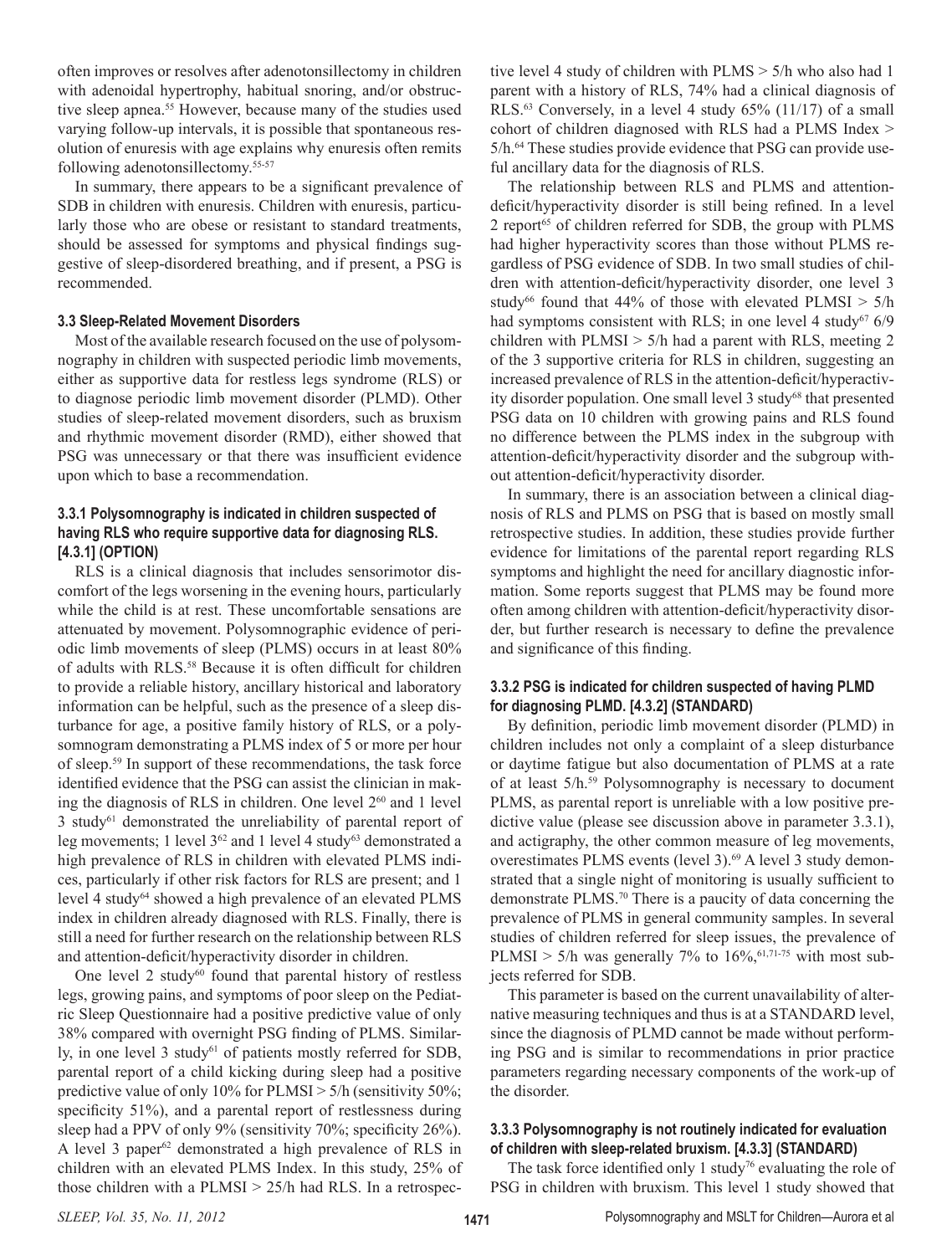the bruxism group had more arousals than a control group but did not show that a PSG had any diagnostic value. The evidence is high level, but there is only one study. This parameter may change as further data become available.

#### **4.0 SUMMARY AND FUTURE DIRECTIONS**

A comprehensive, evidence-based review of the literature by the pediatric task force indicates that PSG is indicated to evaluate children with (1) parasomnias with atypical features or injury; (2) sleep-related epilepsy differentiated from other parasomnias when the clinical history and standard EEG is inconclusive; (3) parasomnias, including enuresis, with symptoms of a comorbid sleep disorder; and (4) PLMD or clinically unconfirmed RLS. An MSLT preceded by a PSG is indicated to evaluate children for suspected narcolepsy with or without cataplexy, or other hypersomnias. In the pediatric age group, as in all others, the PSG should be interpreted in the context of an individual's clinical presentation.

Insufficient evidence exists for the task force to evaluate the clinical utility of PSG in connection with some primary sleep disorders, such as sleep-related rhythmic disorders and circadian rhythm disorders. The use of PSG to evaluate sleep disorders in patients with pain, cancer, depression, trauma, and traumatic brain injury has not been well studied; nevertheless, the task force strongly emphasized that PSG as a matter of clinical judgment could be employed in these circumstances. Juvenile fibromyalgia (JF) also remains an area that requires further research, as very limited data suggest an increase in prevalence of PLMS in some children with JF, but the subpopulation of JF children who would benefit from PSG is unclear.<sup>77</sup>

The MSLT has limitations in the pediatric age group not observed in adults. Some examples are as follows: (1) very few normative MSLT data exist that evaluate changes in sleep needs that occur as children develop; (2) the 20-minute nap protocol to assess daytime sleepiness in pre-pubertal children (other than those with narcolepsy) may underestimate sleepiness because young children have long sleep latencies during naps, so that some researchers have extended the MSLT nap opportunity from 20 to 30 minutes to avoid a ceiling effect. Such a modification of the MSLT requires further validation; (3) SOREMPs have been reported in normal adolescents, possibly related to sleep scheduling, so more normative data would help clarify the usefulness of this measure. At this time, no objective diagnostic test exists to assess sleepiness in preschool children. The role of MSLT in evaluating narcolepsy without cataplexy and other hypersomnias still needs further study. There is also a need to evaluate the clinical utility and normative values for the MWT in children.

Polysomnography and MSLT demonstrate clinical utility in children when interpreted in the context of the clinical evaluation. Because many of the studies identified were of low evidence level, adequately powered research in diverse populations will be required to further define the clinical utility of the PSG and MSLT.

#### **ACKNOWLEDGMENTS**

The Standards of Practice Committee would like to acknowledge and thank the members of the Pediatric task force for their tireless effort and contribution to the development of these

practice parameters: Suresh Kotagal, MD, Lynn A. D'Andrea, MD, Madeleine M. Grigg-Damberger, MD, Timothy F. Hoban, MD, Valerie G. Kirk, MD, Carole L. Marcus, MBBCh, Cynthia D. Nichols, PhD, Manisha B. Witmans, MD.

#### **DISCLOSURE STATEMENT**

This was not an industry supported study. The authors have indicated no financial conflicts of interest.

#### **REFERENCES**

- 1. College of Physicians and Surgeons of Ontario. Clinical practice parameters and facility standards for sleep medicine. 2nd ed. Toronto: College of Physicians and Surgeons of Ontario; 2005.
- 2. Schechter MS. Technical report: diagnosis and management of childhood obstructive sleep apnea syndrome. Pediatrics 2002;109:e69.
- 3. Section on Pediatric Pulmonology SoOSAS, American Academy of Pediatrics. Clinical practice guideline: diagnosis and management of childhood obstructive sleep apnea syndrome. Pediatrics 2002;109:704-12.
- 4. Society AT. Standards and indications for cardiopulmonary sleep studies in children. American Thoracic Society. Am J Respir Clin Care Med 1996;153:866-78.
- 5. Wiater A, Niewerth HJ. Polysomnographic standards for infants and children. Somnologie 2000;4:39-42.
- 6. Kushida CA, Littner MR, Morgenthaler T, et al. Practice parameters for the indications for polysomnography and related procedures: an update for 2005. Sleep 2005;28:499-521.
- 7. Littner MR, Kushida C, Wise M, et al. Practice parameters for clinical use of the multiple sleep latency test and the maintenance of wakefulness test. Sleep 2005;28:113-21.
- 8. Aurora RN, Zak RS, Karippot A, et al. Practice parameters for the respiratory indications for polysomnography in children. Sleep 2011;34:379-88.
- 9. Wise MS, Nichols CD, Grigg-Damberger MM, et al. Executive summary of respiratory indications for polysomnography in children: an evidencebased review. Sleep 2011;34:389-398AW.
- 10. Kotagal S, Nichols CD, Grigg-Damberger MM, et al. Non-respiratory indications for polysomnography and related procedures in children: an evidence-based review. Sleep 2012;35:1451-66.
- 11. Fitch K, Bernstein S, Aguilar M, et al. The RAND/UCLA appropriateness method user's manual. Santa Monica, CA: Rand Corporation; 2001.
- 12. Edlund W, Gronseth G, Yuen S, Franklin G. Clinical Practice Guideline Process Manual. St. Paul, MN: American Academy of Neurology; 2004.
- 13. Eddy DM, American College of P. A manual for assessing health practices & designing practice policies: the explicit approach. Philadelphia, PA: American College of Physicians; 1992.
- 14. Aran A, Einen M, Lin L, Plazzi G, Nishino S, Mignot E. Clinical and therapeutic aspects of childhood narcolepsy-cataplexy: a retrospective study of 51 children. Sleep 2010;33:1457-64.
- 15. Carskadon MA, Dement WC. Multiple sleep latency tests during the constant routine. Sleep 1992;15:396-99.
- 16. Carskadon MA, Harvey K, Duke P, Anders TF, Litt IF, Dement WC. Pubertal changes in daytime sleepiness. Sleep 1980;2:453-60.
- 17. Carskadon MA, Wolfson AR, Acebo C, Tzischinsky O, Seifer R. Adolescent sleep patterns, circadian timing, and sleepiness at a transition to early school days. Sleep 1998;21:871-81.
- 18. Chervin RD, Ruzicka DL, Giordani BJ, et al. Sleep-disordered breathing, behavior, and cognition in children before and after adenotonsillectomy. Pediatrics 2006;117:e769-78.
- 19. Dauvilliers Y, Gosselin A, Paquet J, Touchon J, Billiard M, Montplaisir J. Effect of age on MSLT results in patients with narcolepsy-cataplexy. Neurology 2004;62:46-50.
- 20. Guilleminault C, Pelayo R. Narcolepsy in prepubertal children. Ann Neurol 1998;43:135-42.
- 21. Han F, Chen E, Wei H, et al. Childhood narcolepsy in North China. Sleep 2001;24:321-4.
- 22. Huang YS, Guilleminault C. Narcolepsy: action of two gamma-aminobutyric acid type B agonists, baclofen and sodium oxybate. Pediatr Neurol 2009;41:9-16.
- 23. Huang YS, Lin YH, Guilleminault C. Polysomnography in Kleine-Levin syndrome. Neurology 2008;70:795-801.
- 24. Ivanenko A, Tauman R, Gozal D. Modafinil in the treatment of excessive daytime sleepiness in children. Sleep Med 2003;4:579-82.